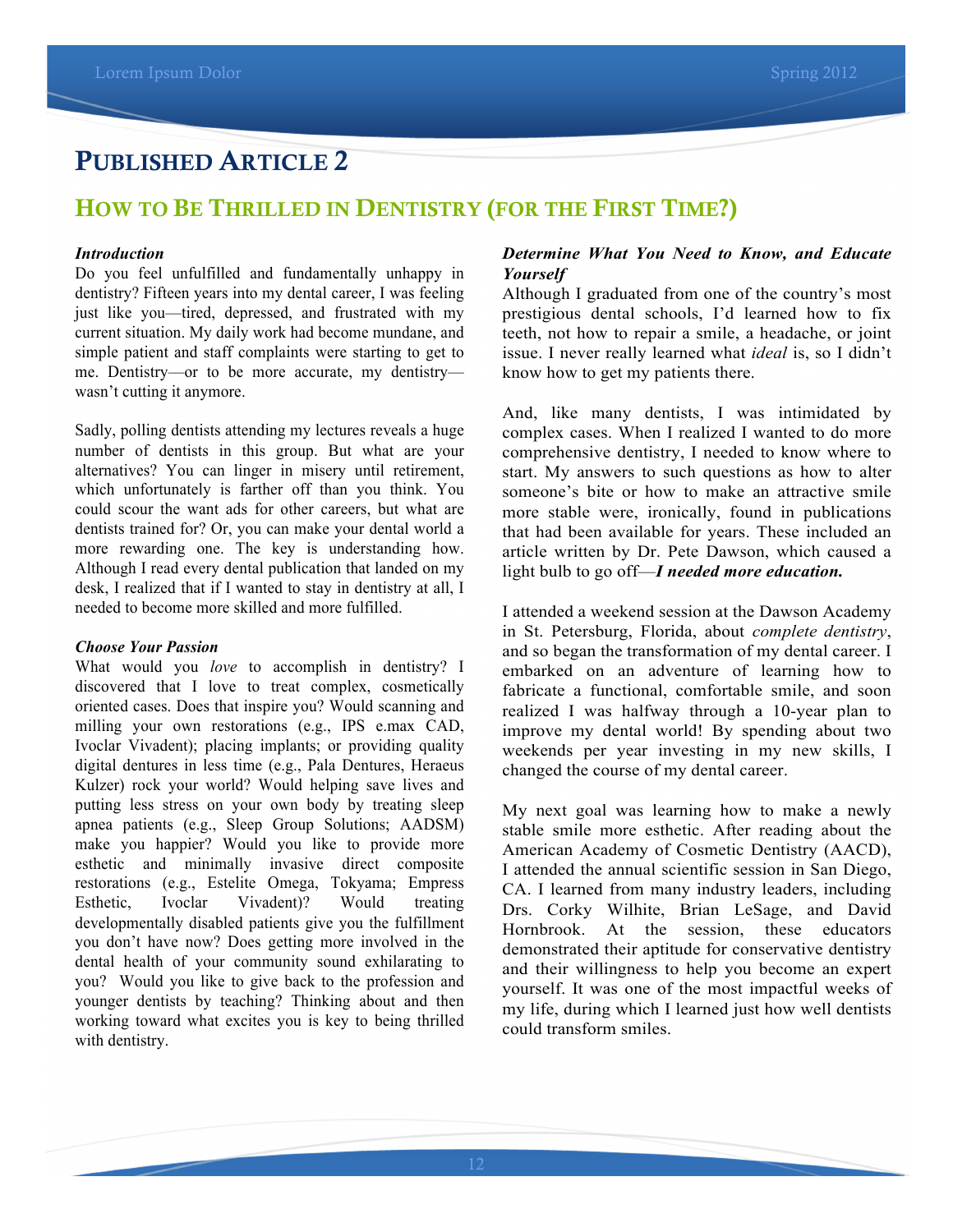The engaging and helpful nature of AACD educators inspired me to maintain my motivation and, in 2007, to create a New York AACD affiliate chapter, the Empire State Academy of Cosmetic Dentistry (ESACD). Today, the ESACD is a vibrant and successful organization on its own. I have had the opportunity to not only participate in my local affiliate chapter, but currently serve on the AACD Board of Directors as well. Due to the exceptional training and rigorous curriculum, the AACD accreditation track produces the finest dentists and laboratory technicians in the world. By becoming an active member in the AACD, I have gained clinical knowledge and colleagues—both dentists and dental laboratory technicians—who challenge me and inspire my dentistry to *fly to new heights*.

The bottom line is that there are many reputable organizations and instructional institutes through which you can achieve the level of education, training, and support that you need and desire. The Dawson Academy is a great resource for advancing your skills and understanding of *complete dentistry.* Drs. Pete Dawson, John Cranham, Witt Wilkerson, Scott Finlay, Raj Upadya, and others have made the Dawson Academy a resource for dentists looking for the principles and skills necessary to create a successful practice of complete, predictable, and quality dentistry. Spear Education, led by Dr. Frank Spear, is a knowledgeable avenue to help you become the dentist you have always wanted to be. Dr. John Kois is another outstanding mentor, and at the Kois Center, he demonstrates new technology and skills that are essential to improving clinical practice.

For those with a passion for short-term orthodontics, Invisalign, Six Month Smiles, Fast Track, and Inman Aligner Therapy all have training programs and courses available. The American Academy of Implant Dentistry is also an excellent resource for those interested in becoming more proficient at placing implants.

#### *Align Yourself with Experts*

Once you've become more skillful and are ready to venture toward your chosen path, it's important to remember that you still cannot do it alone. Choosing and aligning yourself with appropriate colleagues is essential.

#### *Specialists*.

Choose your specialists well. They can contribute to your success *if* they value your referrals, and consider you a partner. These relationships can contribute to a better dental life, one in which these specialists advise you, assist you, back you up on your suggestions to patients, and help to increase treatment plan acceptance. Periodontists, oral surgeons, orthodontists, and endodontists are key to creating a successful treatment plan. If you don't have confidence in your current specialists, find clinicians that you do trust.

#### *Laboratory Technicians*.

Modern technology makes it possible to select and work with a laboratory technician who is equally or more knowledgeable than you are about esthetics, material properties, and function—regardless of where they're located. Although my practice is in New York, I work with laboratories in Virginia, Utah, California, and Arizona. With a variety of educational programs available, laboratory technicians can receive advanced training from those who have mastered the field. An AACD-accredited laboratory technician is invaluable, since they truly understand all of the nuances of today's comprehensive esthetic dentistry.

### *Materials & Manufacturers*.

New and clinically researched materials like lithium disilicate (IPS e.max, Ivoclar Vivadent) are transforming how functional, durable, and strong restorations are fabricated with natural-looking esthetics. Likewise, zirconia options have evolved and now exhibit fine translucencies that are appropriate for use in the esthetic zone. It's therefore important to understand today's material properties and their indications. Attending seminars that carefully explain the advantages and disadvantages of today's restorative materials is essential.

Reputable manufacturers are continually creating and improving products to make dentists' work more efficient, predictable, and esthetic. Products from Ivoclar Vivadent (IPS e.max, Variolink Esthetic, Tetric EvoCeram Bulk Fill, etc.) work seamlessly together.